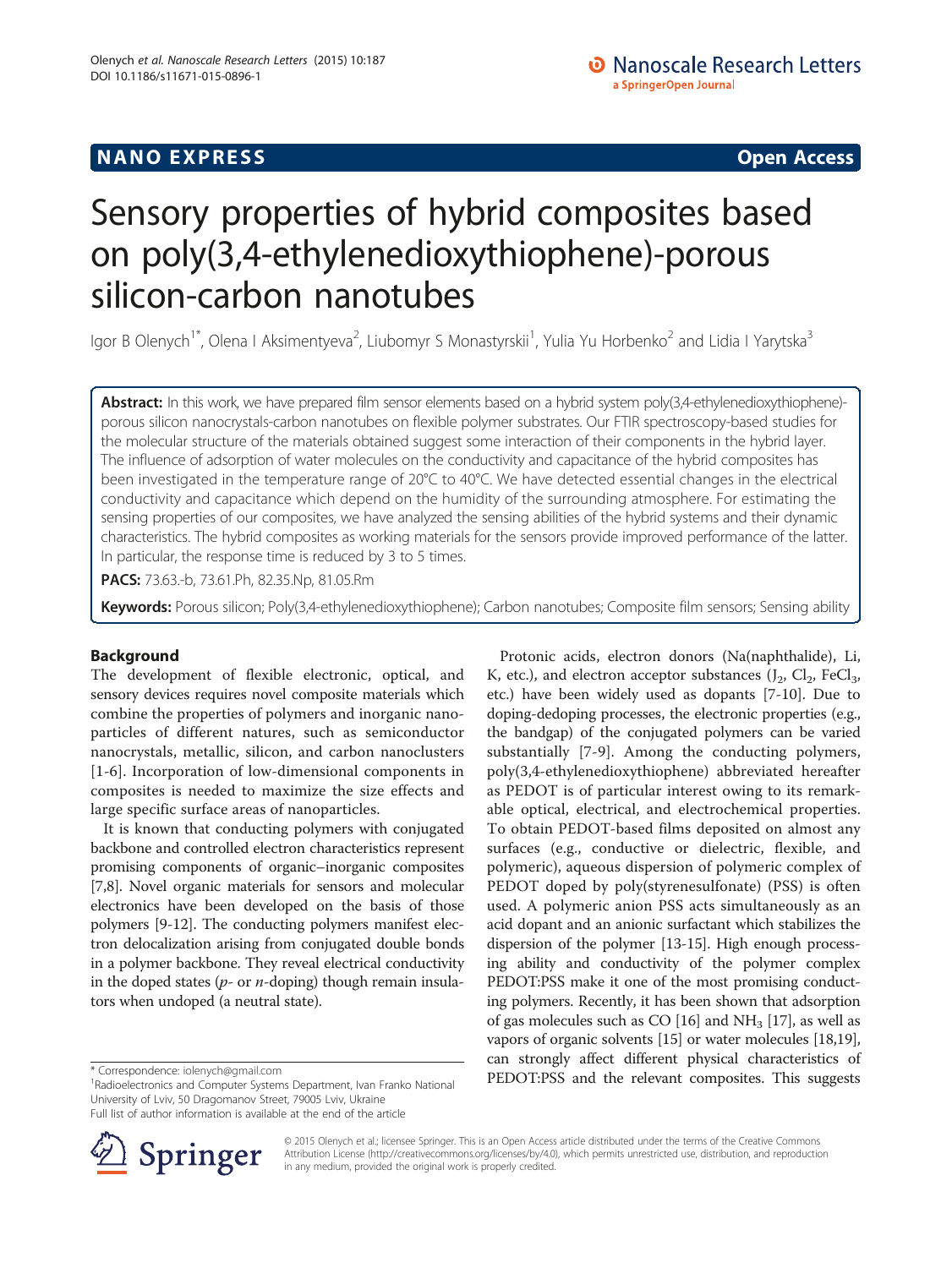<span id="page-1-0"></span>some ground for employing PEDOT:PSS in gas-sensing devices, e.g., humidity sensors.

Perhaps, one can use silicon and/or silica nanoparticles, which have high abilities to adsorb water molecules, for enhancing the performance of humidity sensors [\[1,20](#page-4-0)]. Silicon nanoclusters can be prepared using a straightforward procedure of electrochemical etching of single-crystalline silicon, with further formation of a layer of 'porous silicon' (PS). Ever since the intense visible photoluminescence of the PS has been detected at the room temperature by Canham in 1990 [\[21\]](#page-4-0), the PS is regarded as a promising active element for optoelectronics. This includes applications associated with light-emitting diodes, phosphors, and optical transmission [\[22](#page-4-0)-[24](#page-4-0)]. An essential point which limits the applications of PS in optoelectronics is its high surface sensitivity. On the one hand, this is a negative factor that imposes instability of the PS in air though, on the other hand, one can use this material for fabricating various sensors. An increase in the electrical resistance of the composites induced by silicon nanoparticles can be diminished basing on conductive admixtures such as carbon nanotubes (CNTs).

Notice that the CNTs are considered as a very promising material in the field of nanotechnology and sensor-related applications [[5](#page-4-0),[17,25](#page-4-0)-[27](#page-4-0)]. So, a network of single-walled CNTs shows good enough sensitivity to different gases ( $NO<sub>2</sub>$  and  $NH<sub>3</sub>$  [\[28,29](#page-4-0)] and vapors of organic solvents [[28\]](#page-4-0)). Multi-walled CNTs are sensitive to, e.g.,  $H_2$  and CH<sub>4</sub> [[30\]](#page-4-0). They have already found applications in ammonia and water vapor gas sensors [[31](#page-4-0)] due to larger effective surface areas, with many sites allowing the adsorption of the gas molecules.

We expect that the composites based on poly(3,4-ethylenedioxythiophene) combined with the PS nanocrystals and the CNTs should enhance the sensitivity and the operating speed of thin-film sensors fabricated with relatively simple and inexpensive technologies. As a consequence, the aim of the present work is to study the effect of adsorption of  $H_2O$  molecules on the electrical parameters of film sensory systems based on hybrid composites PEDOT: PSS-PS-CNT.

## Methods

The hybrid composites were prepared from 1.5% aqueous polymer suspension PEDOT:PSS purchased from Sigma-Aldrich Co, St. Louis, MO, USA. Figure 1 (inset) shows a chemical formula of PEDOT:PSS. The other component of our hybrid composite was PS nanoparticles. The PS was manufactured by means of electrochemical etching performed in galvanostatic mode on single-crystalline silicon substrates, with had the typical thicknesses of 400 μm and the crystallographic orientation (100). The silicon substrates had the *n*-type conductivity (*n*-Si), with the specific resistance of  $4.5 \Omega$  cm. Ethanol



solution of hydrofluoric acid (the volume ratio of the components  $HF:C<sub>2</sub>H<sub>5</sub>OH = 1:1$  was used as an electrolyte. The anodic current (the density of 30 mA cm−<sup>2</sup> ) passed during all the etching time (about 20 min). To ensure the availability of holes in the surface layer of  $n$ -Si, which were necessary for occurrence of anodic reactions and formation of the PS, the working surface of a silicon plate was irradiated with white light during the whole process of electrochemical etching. After cleaning our samples with distilled water and drying in air, a resulting porous layer has been taken off from the surface of the plate. It had the shape of a finely dispersed powder. The sizes of silicon particle ranged from a few tens of nanometers to several microns.

The third component of our composite was the multiwalled CNTs purchased from Sigma-Aldrich Co, St. Louis, MO, USA, with the diameters of 8 to 15 nm and the average length of 30 μm. The nanotubes were dispersed using ultrasonic processing in the mixture of nitric and sulfuric acids taken according to the ratio 3:1. The concentration of the CNTs was 0.5 mg per 1 ml. After multiple washing of the CNTs with distilled water, they were mixed with the nanoparticles of PS and the PEDOT:PSS solution and subjected to ultrasonic processing for 8 h. The suspension thus obtained was deposited onto a 0.4-mm-thick fluoroplastic substrate and then dried at the room temperature during 48 h. Eventually, a monolithic film of the hybrid PEDOT:PSS-PS-CNT nanocomposite was obtained. The thickness of the film was about 20 μm. The composite films PEDOT:PSS containing approximately 5% of CNTs and approximately 40% of PS were tested in our further experiments.

The molecular structure of the PEDOT:PSS-PS-CNT composite was explored using FTIR spectroscopy. The transmittance spectra were measured with an 'Avatar' spectrometer in the wave number region of 400 to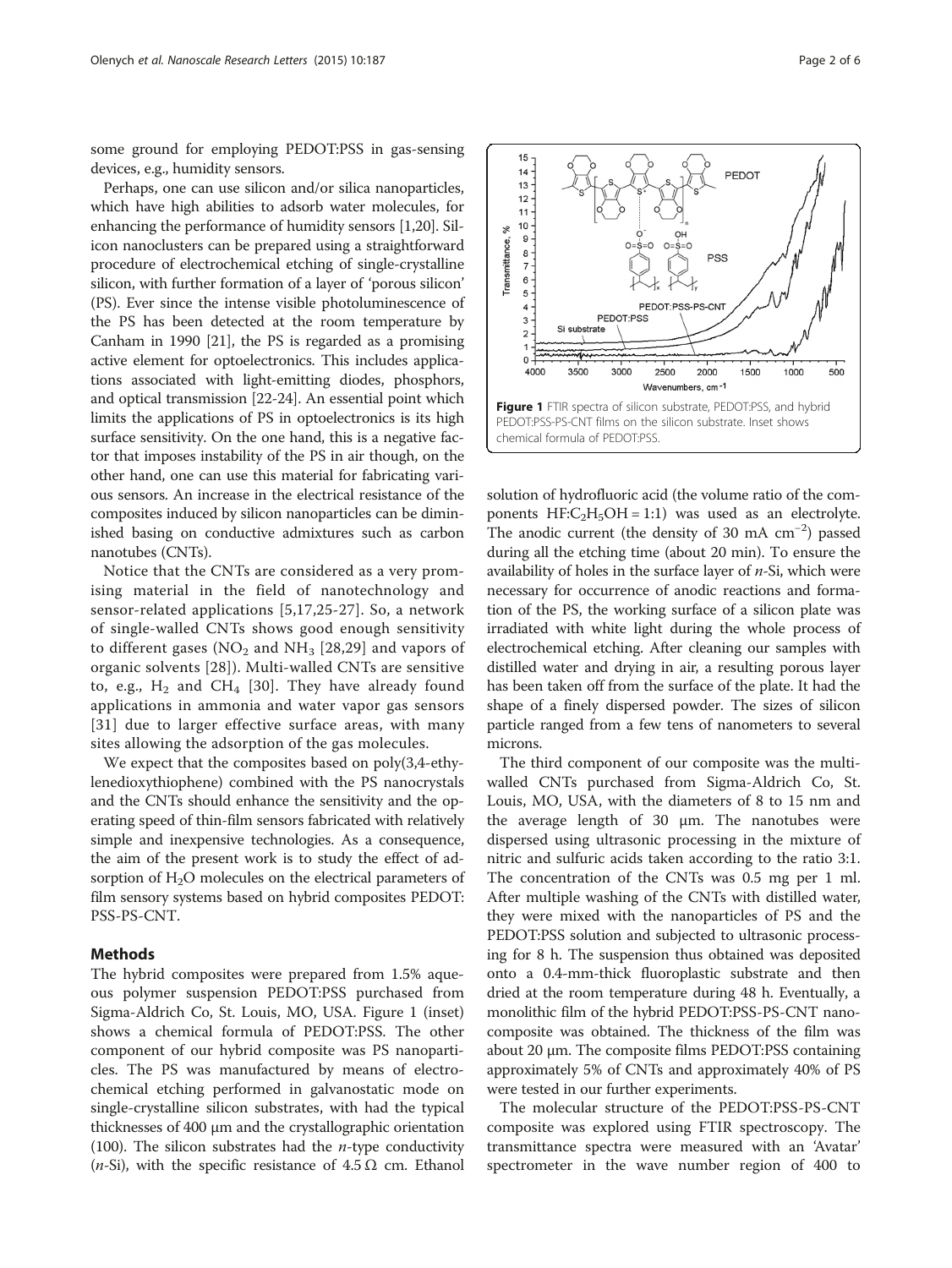4,000 cm−<sup>1</sup> . To obtain the infrared (IR) spectra of the hybrid films, the composite PEDOT:PSS-PS-CNT was deposited, using the method described above, on a silicon wafer with the thickness of 400 μm. The absorption bands of the silicon substrate were easily identified (see [[32\]](#page-4-0)). To identify the absorption bands of the PEDOT: PSS-PS-CNT films, the literature data [\[13,32](#page-4-0)[,33](#page-5-0)] may be considered.

For studying the sensory properties of the hybrid composite films, silver contacts were thermally deposited onto the surfaces of the films. The thickness of the contacts was about 0.5 μm. The adsorption processes in the hybrid PEDOT:PSS-PS-CNT films were studied in an airtight chamber, of which the gas medium can be changed. The water vapor concentration in the air was determined experimentally with a Honeywell HIH-4000-004 humidity sensor (Morristown, NJ, USA). The electrical parameters of our composite films were measured in the both DC and AC (1 kHz) regimes at two different temperatures, 20°С and 40°С.

## Results and discussion

To identify the components of the hybrid systems PEDOT:PSS-PS-CNT, we have measured their FTIR spectra. A comparative analysis of those spectra for the PEDOT:PSS system and the hybrid films deposited on the silicon substrates reveals a decreasing transmittance of the hybrid films, which has to be caused by the additional absorption and scattering of light by the nanotubes and the PS nanoparticles (see Figure [1](#page-1-0)).

The absorption bands located at 660 and 1,100  $cm^{-1}$ correspond respectively to deformational Si-H mode and valence vibrations Si-O-Si of the silicon substrate (see [[32\]](#page-4-0)). In general, the bands observed are due to the oxidation of the silicon surface and adsorption of the water molecules from the atmosphere. The absorption bands observed in the FTIR spectra of the PEDOT:PSS-PS-CNT composite, which are located in the regions 1,080 to 1,200 and 1,500 to 1,550 cm−<sup>1</sup> , are characteristic for С-О-С complexes and  $C = C$ , C-C vibrations of thiophene rings [[13](#page-4-0),[33](#page-5-0)]. The absorption band at 700 cm<sup>-1</sup> can be ascribed to valence vibrations С-S. The band with the maximum located at 860  $\text{cm}^{-1}$  and the peaks in the region of 950 to 1,000 cm−<sup>1</sup> may originate from deformational vibrations Si-OH and С-Н, respectively [\[13\]](#page-4-0). A new band at 470 to 520 cm−<sup>1</sup> can appear due to the carbon bonds available in the CNTs.

Note that the hybrid PEDOT:PSS-PS-CNT films show more intense absorption bands, as compared to the polymer. Moreover, they manifest different absorption profiles in the regions of 620 to 800  $cm^{-1}$  and 1,300 to 1,420 cm−<sup>1</sup> . This can be readily explained by the interactions among the structural parts of the polymer and the CNTs, and the PS surface. In the spectral interval 3,400 to 4,000 cm−<sup>1</sup> , we have observed the absorption bands induced by the hydroxyl groups from Si-OH and by the adsorbed water molecules. It is worthwhile noting that the hydrophilic properties of the hybrid composites PEDOT:PSS-PS-CNT expand their prospects as working elements for the humidity sensors.

We have found experimentally that the electrical characteristics of our thin-film sensor elements are strongly dependent on the surrounding atmosphere. In particular, the increasing relative humidity results in significant decrease of the electrical resistance and increase of the capacitance of the hybrid PEDOT:PSS-PS-CNT films (see Figure 2).

The dependences mentioned above can be explained by the interaction of water molecules with the surface of the composite, which leads to changing electric parameters of the PS nanocrystals (see [\[20\]](#page-4-0)). As a result, one observes increasing conductivity of the hybrid film. On the other hand, water impurities might induce additional (or 'secondary') doping of the conjugated polymer PEDOT:PSS. This manifests itself in change of the chain shape to an 'unfolded spiral' and, therefore, stimulates increase in the conductivity [[15\]](#page-4-0).

Besides the influence on the electronic structure of silicon nanocrystals, the effective dielectric permittivity of the hybrid film also varies due to the adsorption of

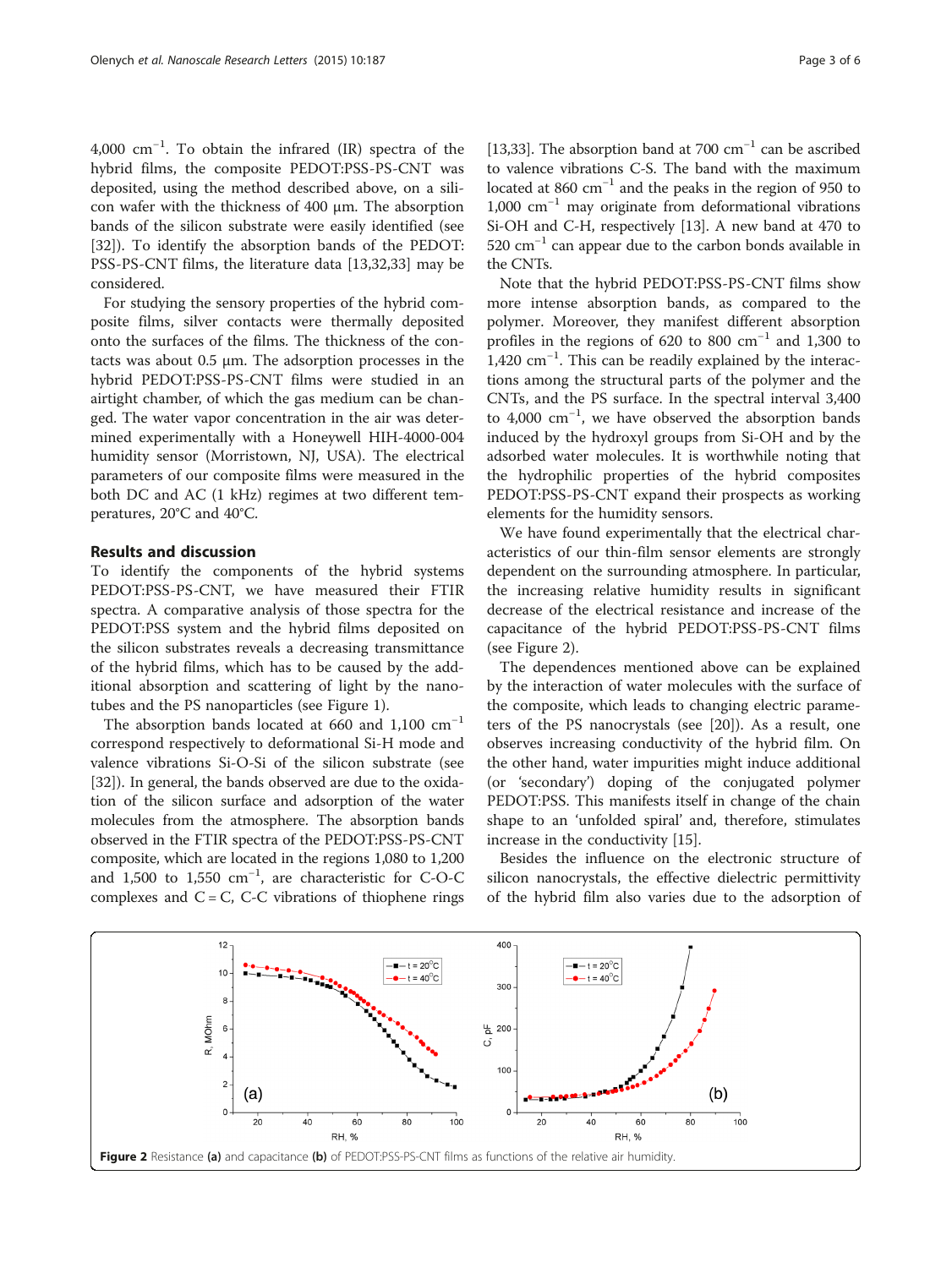

the water molecules, which have large dielectric constant  $(\varepsilon = 81)$  as compared to the silicon. This is why increasing relative humidity of the air causes a noticeable increase of the capacitance of the hybrid nanocomposites PEDOT:PSS-PS-CNT.

An important factor of studying the mechanisms of variation of the physical parameters of sensor materials under adsorption-desorption interactions with gaseous media is the determination of the sensing ability of the material. To estimate the sensing (i.e., gas-sensitive) properties of the hybrid composite PEDOT:PSS-PS-CNT films, we have calculated their 'sensing ability' using the known relation [[34\]](#page-5-0)  $\gamma_G = \frac{1}{S} \frac{\Delta S}{\Delta p}$ .

Here  $\Delta S/S$  denotes the relative change in the electrical resistance or the capacitance of the structure, and  $\Delta p$  is the change in the relative air humidity. The calculated dependences of sensitivity for the two different film sensor elements on the humidity are shown in Figure 3.

The sensory properties of the composite film are better within the humidity region 80% to 100%. Such a behavior observed at large concentrations of the water vapor, when the pores of the nanocomposite contain a significant amount of condensed water, might be related

to the change in the water adsorption mechanism (from monomolecular to polymolecular). The latter mechanism is mainly governed by the intermolecular interactions inside the film [\[35,36](#page-5-0)]. The ambient temperature also affects the electrical resistance and the capacitance of the sensing elements. Although the increase in the temperature up to 40°С does not change a general character of the dependences, it decreases the sensitivity of our structures to the water vapor concentration variations.

The kinetics of the sensor response to varying relative air humidity has a two-stage shape. The dynamic dependences for the sensor elements based on the PEDOT: PSS-PS-CNT film are shown in Figure 4.

The interaction with the water vapor has a character of physical adsorption. It represents an inverse process with low activation threshold. This hypothesis is substantiated by the fact that the initial conductivity and capacitance of the hybrid films are restored after scavenging and pumping off the water vapor from the experimental chamber. The time of response of the sensory elements to changing gas concentration is about 30 s, which is quite sufficient for microelectronic humidity sensors. When compared with the moisture-sensitive

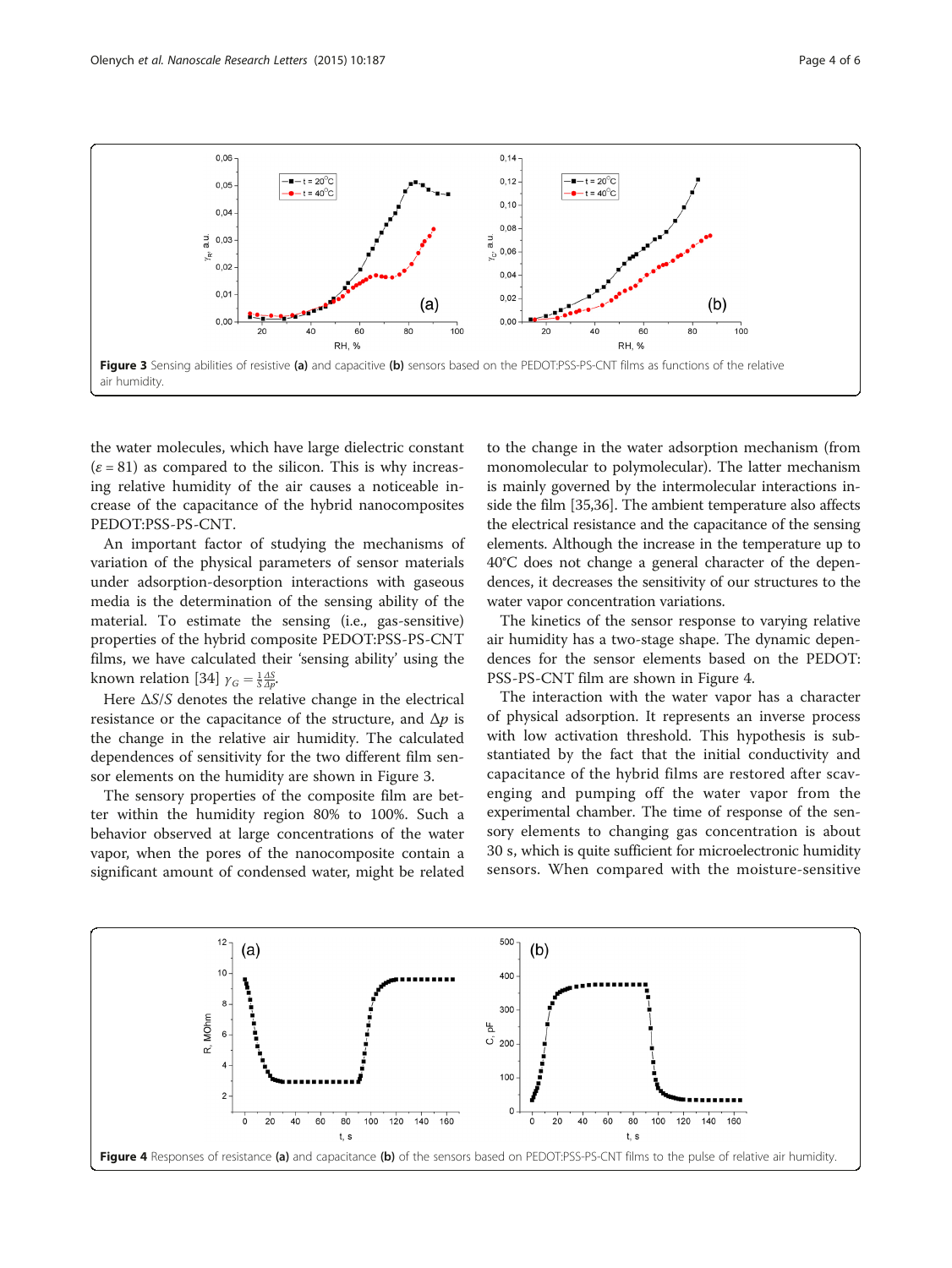## <span id="page-4-0"></span>Conclusions

We have created flexible sensory elements based on the PEDOT:PSS-PS-CNT composite films. Using the FTIR spectroscopy, we have determined the components present in the hybrid layer. In particular, we have found the main IR absorption bands related to the structural chains of the polymer. The changes in the IR absorption observed by us may be due to some interactions of the polymer complexes with the PS nanocrystals and the CNT, as well as due to the adsorption of water molecules and hydroxyl groups.

It has been revealed experimentally that the adsorption of water molecules changes the electrophysical properties of the composites under test. The analyses of dependences of the electrical conductivity, the capacitance, and the sensing ability on the concentration of water vapor point to a notable increase in the sensitivity of the composite at the relative humidity approximately 80%. This may be associated with changing conductivity mechanisms. The kinetics of the response of the hybrid composites PEDOT: PSS-PS-CNT to the changing water vapor concentration is fast enough to be employed in various microelectronic humidity sensors. Finally, the results obtained in the present study would allow further optimization of flexible film sensors.

#### Competing interests

The authors declare that they have no competing interests.

#### Authors' contributions

IBO designed the experiment, participated in the investigations of sensory properties of the samples and drafted the manuscript. OIA supervised the work and finalized the manuscript. LSM analyzed sensory properties of the samples. YYH synthesized the nanocomposites. LIY participated in the FTIR measurements and structure refinements. All the authors read and approved the final manuscript.

#### Author details

<sup>1</sup> Radioelectronics and Computer Systems Department, Ivan Franko National University of Lviv, 50 Dragomanov Street, 79005 Lviv, Ukraine. <sup>2</sup>Physical and Colloidal Chemistry Department, Ivan Franko National University of Lviv, 6 Kyrylo and Mefodiy Street, 79005 Lviv, Ukraine. <sup>3</sup>Thermodynamics and Physics Department, Lviv State University of Live Safety, 35 Kleparivska Street, 79000 Lviv, Ukraine.

## Received: 20 October 2014 Accepted: 7 April 2015 Published online: 18 April 2015

#### References

- 1. Francis R, Joy N, Aparna P, Vijayan R. Polymer grafted inorganic nanoparticles, preparation, properties, and applications: a review. Polymer Rev. 2014;54:268–347.
- 2. Das TK, Prusty S. Graphene-based polymer composites and their applications. Polym-Plast Technol Eng. 2013;52:319–31.
- 3. Svrcek V. Hybrid optoelectronic and photovoltaic materials based on silicon nanocrystals and conjugated polymers. InTech: Optoelectronic Devices and Properties; 2011. p. 197–214.
- 5. Ma PC, Tang BZ, Kim J-K. Effect of CNT decoration with silver nanoparticles on electrical conductivity of CNT-polymer composites. Carbon. 2008;46:1497–505.
- 6. Davies J, Hamada H. Flexural properties of a hybrid polymer matrix composite containing carbon and silicon carbide fibers. Adv Composite Maters. 2001;10:77–96.
- 7. Нeeger AJ. Semiconducting and metallic polymers: the fourth generation of polymeric materials. Synth Metals. 2002;123:23–42.
- 8. Kohlman RS, Joo J. Epstein AJ. In: Mark JE, editor. Conducting polymers: electrical conductivity, Physical properties of polymers handbook. New York: Amer. Inst. Phys. Woodbury; 1996. p. 453–78.
- 9. Leclere P, Surin M, Brocorens P, Cavallini M, Biscarini F, Lazzaroni R. Supramolecular assembly of conjugated polymers: from molecular engineering to solid-state properties. Mater Sci Engin R. 2006;55:1–56.
- 10. Martín J, Maiz J, Sacristan J, Mijangos C. Tailored polymer-based nanorods and nanotubes by "template synthesis": from preparation to applications. Polymer. 2012;53:1149–66.
- 11. Bai H, Shi G. Gas sensors based on conducting polymers. Sensors. 2007;7:267–307.
- 12. Saxena V, Malhotra BD. Prospects of conducting polymers in molecular electronics. Curr App Phys. 2003;3:293–305.
- 13. Pyshkina O, Kubarkov A, Sergeyev V. Poly(3,4-ethylenedioxythiophene): synthesis and properties. Mater Sci App Chem. 2010;21:51–4.
- 14. Na S-I, Kim S-S, Jo J, Kim D-Y. Efficient and flexible ITO-free organic solar cells using. Adv Mater. 2008;20:4061–7.
- 15. Ouyang J, Xu Q, Chu C-W, Yang Y, Li G, Shinar J. On the mechanism of conductivity enhancement in poly(3,4-ethylenedioxythiophene): poly(styrene sulfonate) film through solvent treatment. Polymer. 2004;45:8443–50.
- 16. Latessa G, Brunetti F, Reale A, Saggio G, Di Carlo A. Piezoresistive behaviour of flexible PEDOT:PSS based sensor. Sensor Actuator B. 2009;139:304–9.
- 17. Jian J, Guo X, Lin L, Cai Q, Cheng J, Li J. Gas-sensing characteristics of dielectrophoretically assembled composite film of oxygen plasma-treated SWCNTs and PEDOT/PSS polymer. Sensor Actuator B. 2013;178:279–88.
- 18. Kuş M, Okur S. Electrical characterization of PEDOT:PSS beyond humidity saturation. Sensor Actuator B. 2009;143:177–81.
- 19. Saxena K, Nanda O, Gupta N, Kumar P, Jain VK. Humidity sensing response of poly(3,4-ethylene dioxythiophene)-poly(styrene sulphonate) and its nanocomposites. Environmental Science and Engineering: Physics of Semiconductor Devices; 2014. p. 417–9. doi[:10.1007/978-3-319-03002-9\\_104.](http://dx.doi.org/10.1007/978-3-319-03002-9_104)
- 20. Olenych IB, Monastyrskii LS, Aksimentyeva OI, Sokolovskii BS. Humidity sensitive structures on the basis of porous silicon. Ukr J Phys. 2011;56:1198–202.
- 21. Canham LT. Silicon quantum wire array fabrication by electrochemical and chemical dissolution of wafers. Appl Phys Lett. 1990;57:1046–8.
- 22. Bisi O, Ossicini S, Pavesi L. Porous silicon: a quantum sponge structure for silicon based optoelectronics. Surf Sci Rep. 2000;38:1–126.
- 23. Monastyrskii LS, Aksimentyeva OI, Olenych IB, Sokolovskii BS. Photosensitive structures of conjugated polymer—porous silicon. Mol Cryst Liq Cryst. 2014;589:124–31.
- 24. Olenych IB, Aksimentyeva OI, Monastyrskii LS, Pavlyk MR. Electrochromic effect in photoluminescent porous silicon–polyaniline hybrid structures. J Appl Spectrosc. 2012;79:495–8.
- 25. Ajayan PM. Nanotubes from carbon. Chem Rev. 1999;99:1787–800.
- 26. Kymakis E, Amaratunga GAJ. Optical properties of polymer-nanotube composites. Synth Met. 2004;142:161–7.
- 27. Tahhan M, Truong V-T, Spinks GM, Wallace GG. Carbon nanotube and polyaniline composite actuators. Smart Mater Struc. 2003;12:626–32.
- 28. Li CJ, Lu Y, Ye Q, Cinke M, Han J, Meyyappan M. Nanotube sensors for gas and organic vapor detection. Nano Lett. 2003;3:929–33.
- 29. Wang LC, Tang KT, Teng IJ, Kuo TC, Ho CL, Kuo HW, et al. A single-walled carbon nanotube network gas sensing devices. Sensors. 2011;11:7763–72.
- 30. Samarasekara P. Hydrogen and methane gas sensors synthesis of multi-walled carbon nanotubes. Chin J Phys. 2009;47:361–9.
- 31. Varghese OK, Kichambre PD, Gong D, Ong KG, Dickey EC, Grimes CA. Gas sensing characteristics of multi-wall carbon nanotubes. Sensor Actuator B. 2001;81:32–41.
- 32. Niwano M. In-situ IR observation of etching and oxidation processes of Si surfaces. Surf Sci. 1999;427–428:199–207.